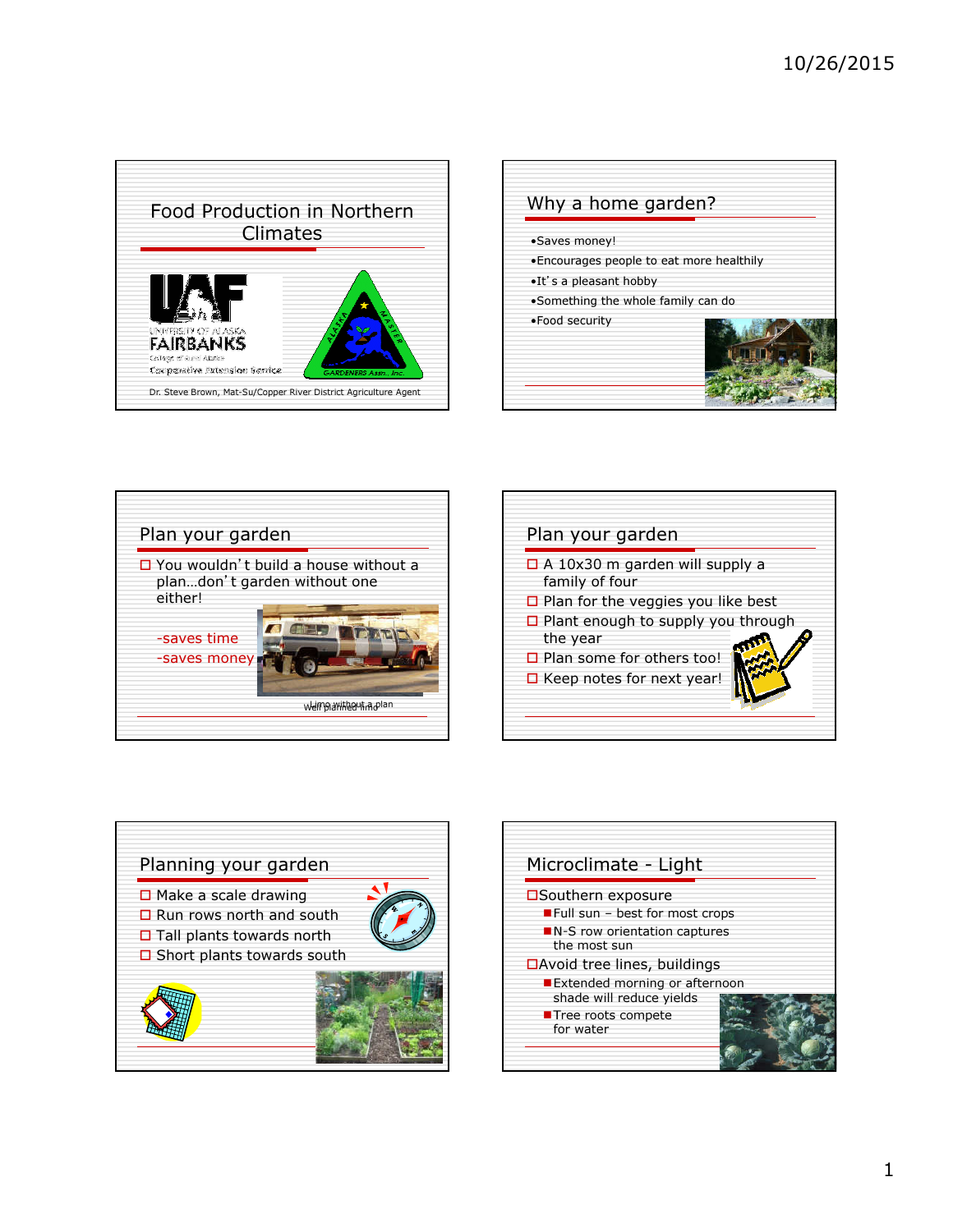## Microclimate - Wind

**OSandblasting can injure plants □Water stress** 

- **dry midsummer winds can draw water out** of leaves faster than roots can replace it **Even on irrigated crops!**
- **OProtection from prevailing winds** 
	- Shelter belts, hills, buildings
	- Avoid shading or use shade-tolerant plants









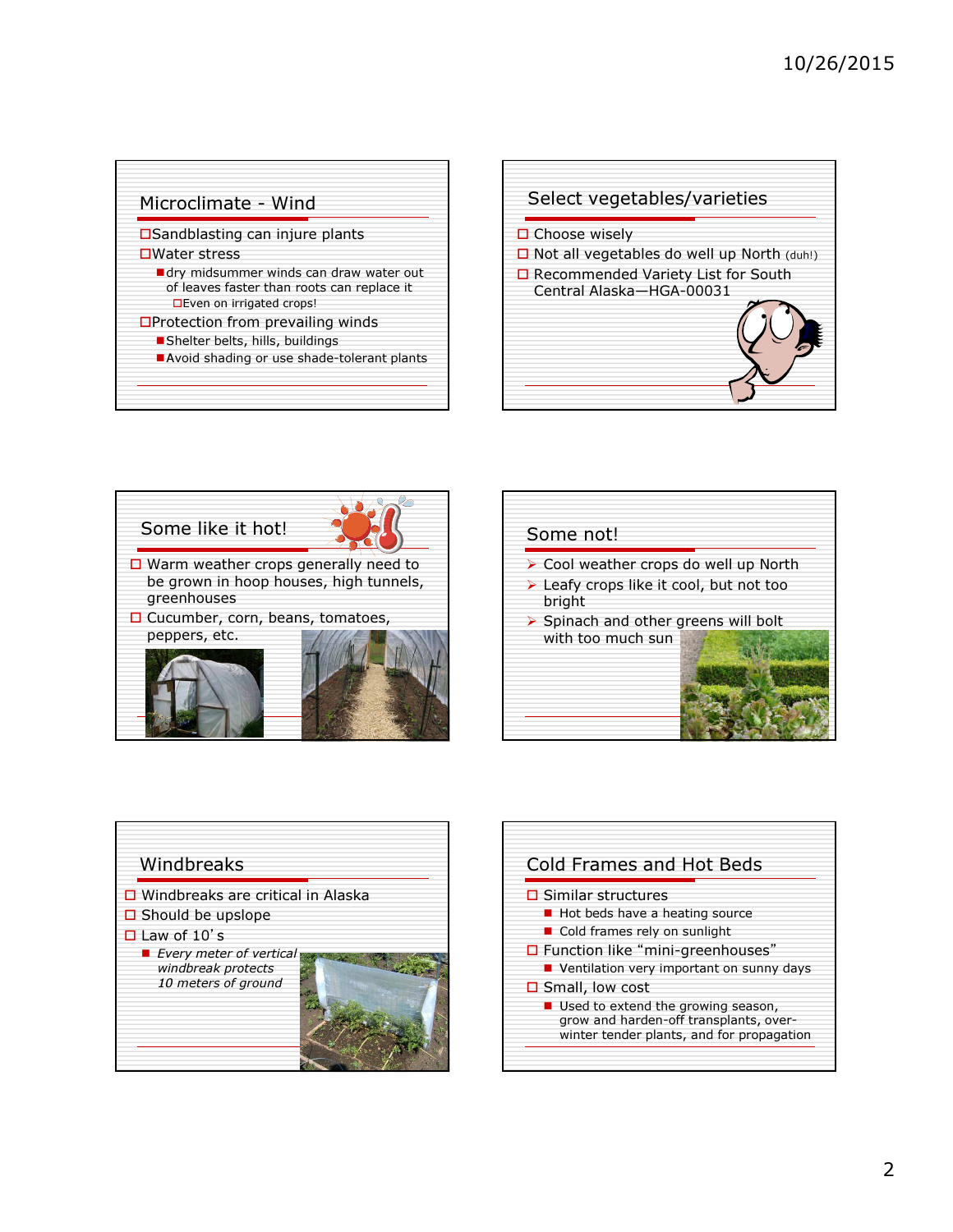









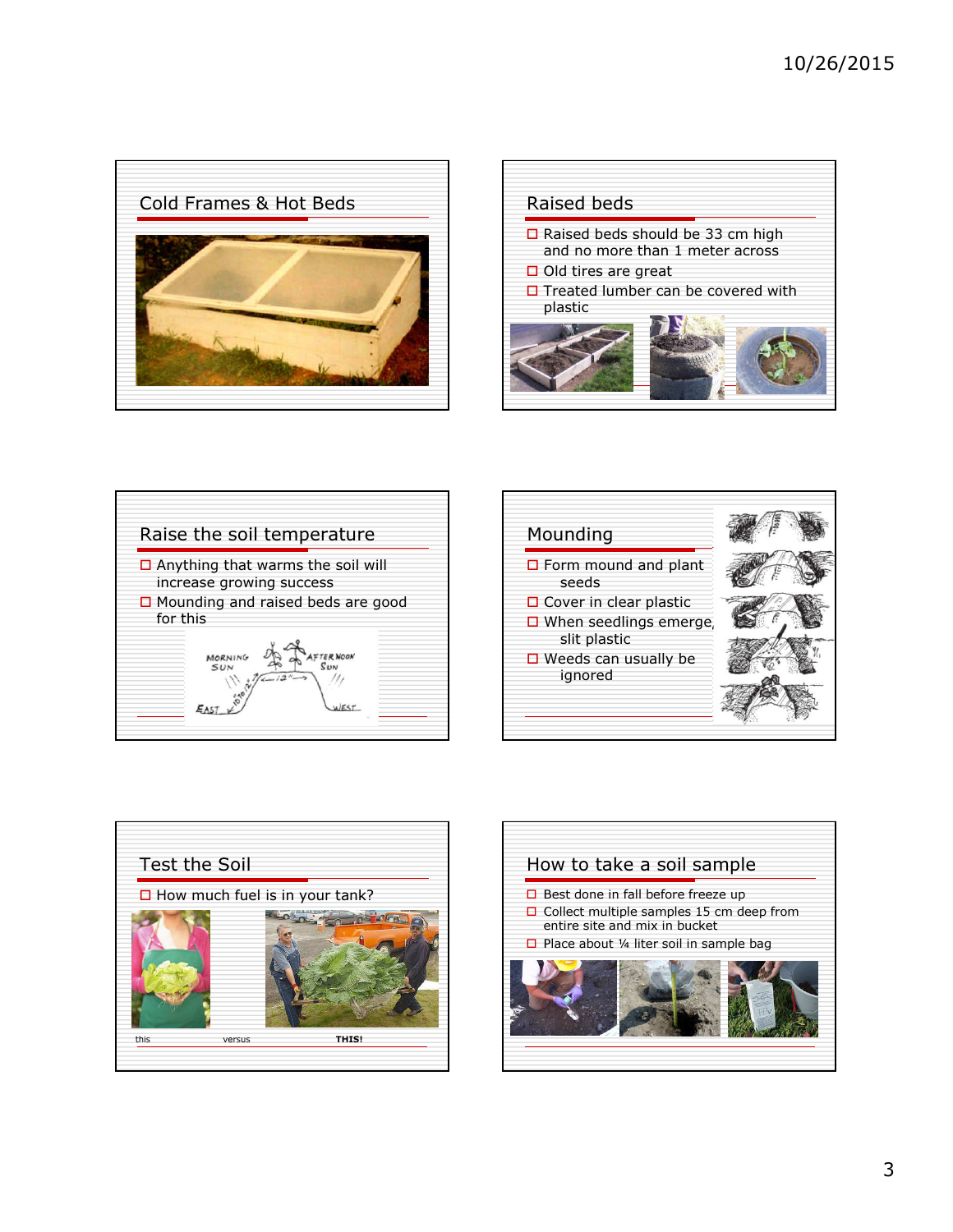









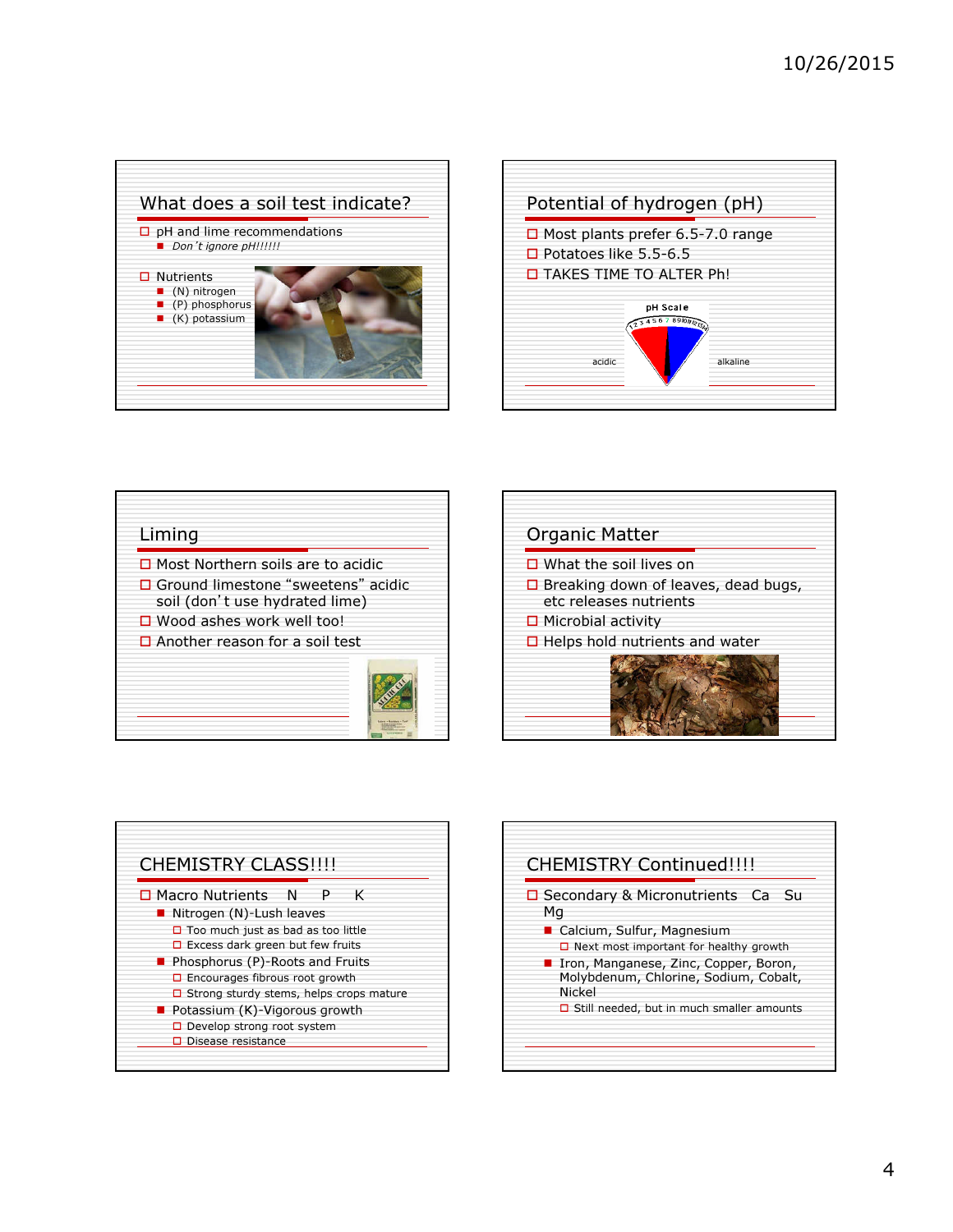









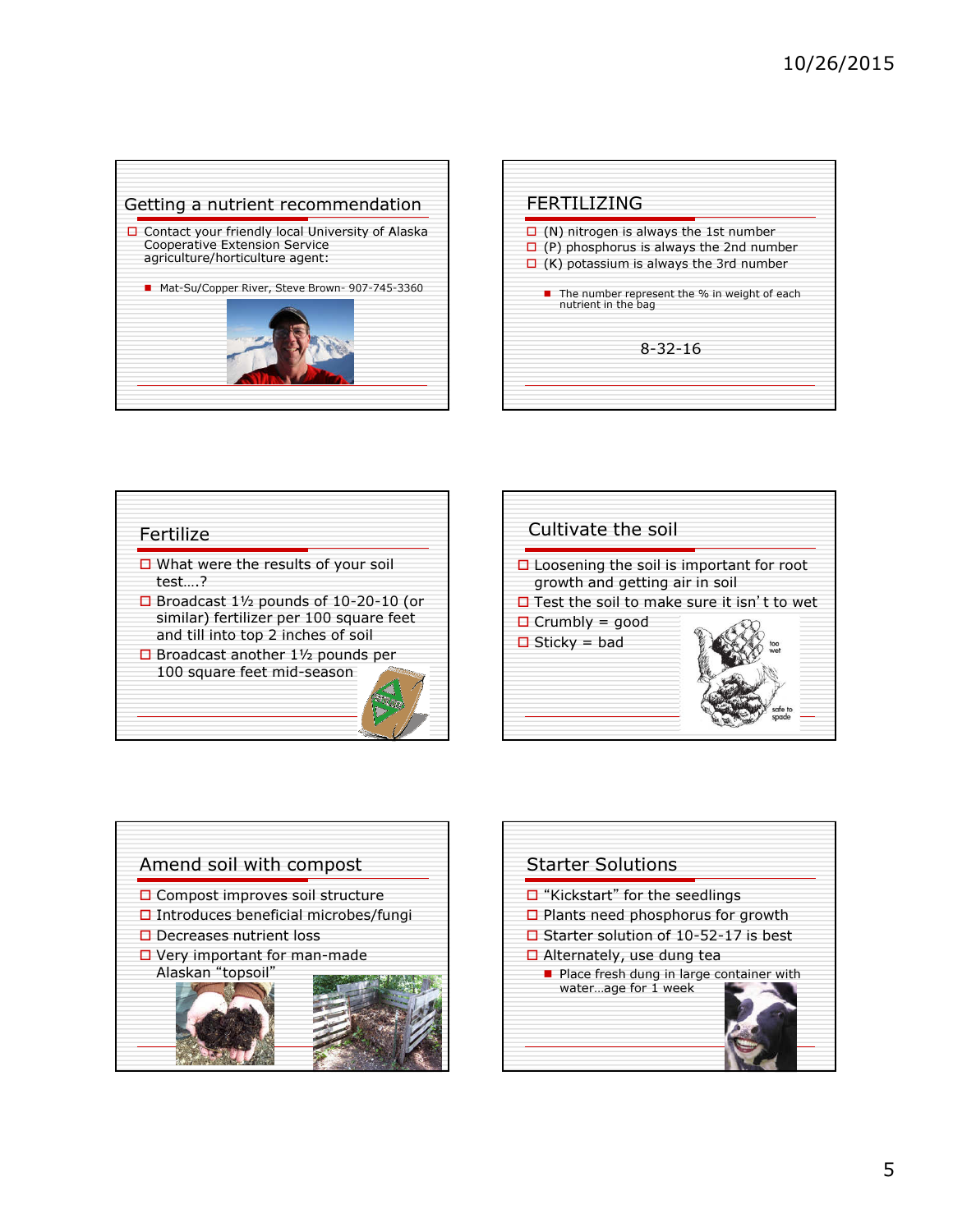